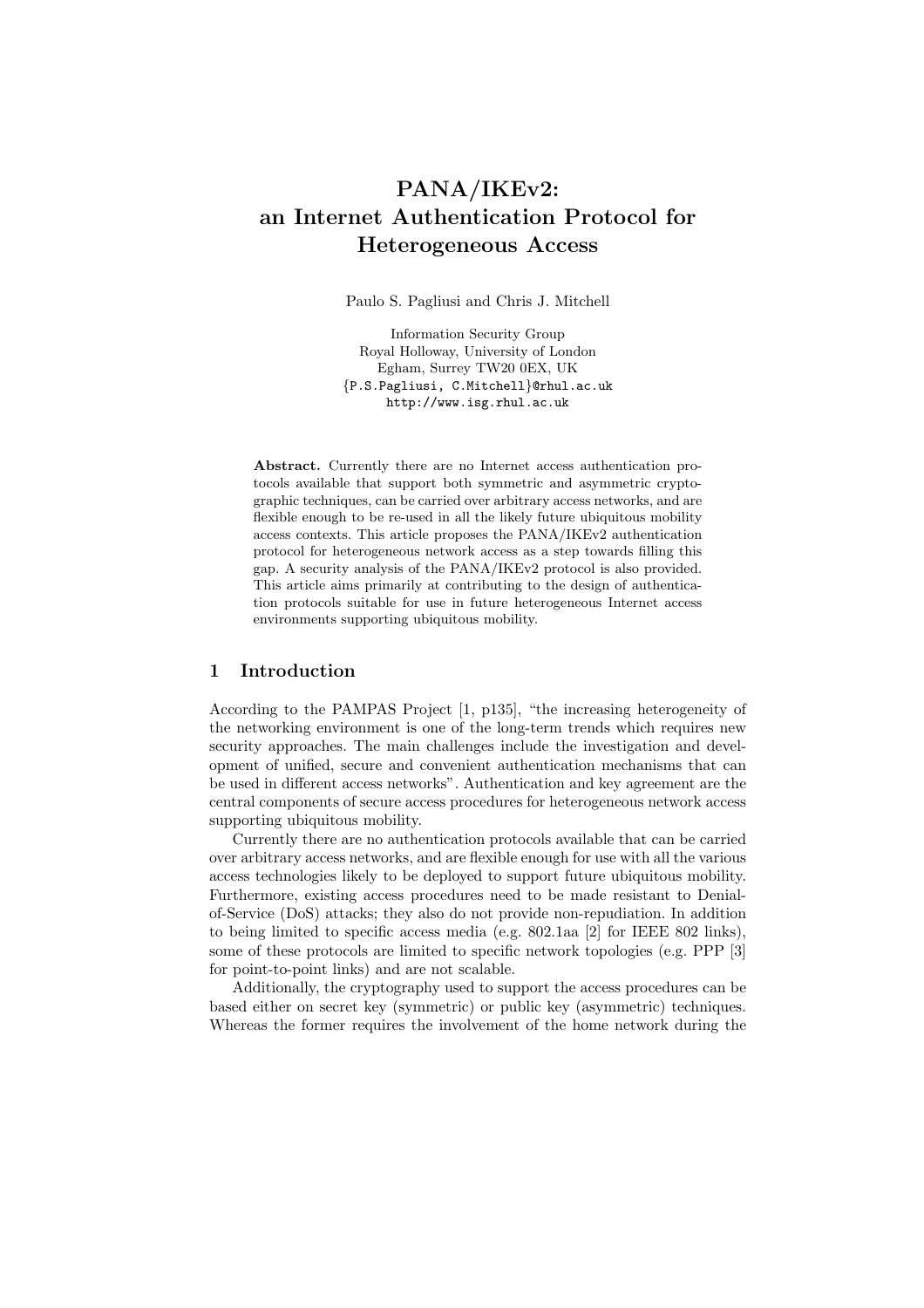initial authentication process between a user and visited network, the latter allows for architectures that avoid on-line involvement of the home network, since authentication may then be based on certificates. Nevertheless, asymmetric techniques typically require a Public Key Infrastructure to support key distribution, and use of this PKI may require on-line certificate status checking. While symmetric techniques are used almost exclusively today, it seems likely that asymmetric techniques will gain greater importance in future ubiquitous mobility access networks because of their greater flexibility.

The recent IETF PANA (Protocol for carrying Authentication for Network  $\text{Access}^1$ ) work aims to provide a protocol [4] that will be a flexible and scalable network-layer authentication carrier for access networks that support IP. PANA will be capable of transporting any EAP (Extensible Authentication Protocol) method [5] to enable access authentication. In addition, the EAP-IKEv2 protocol [6] specifies a way of encapsulating the first phase of the Internet Key Exchange (IKEv2) Protocol [7], which supports both symmetric and asymmetric authentication, within EAP. Once inside EAP, the IKEv2 parameters can thus be carried by PANA. In this paper we present a proposal for combining IKEv2 authentication with EAP-IKEv2 and PANA, which we call PANA/IKEv2.

The goal of the PANA/IKEv2 protocol is to provide an IP compatible, flexible and scalable authentication method that allows a client to be authenticated by either symmetric or asymmetric techniques in a heterogeneous network access environment. The proposal adapts the security techniques used in IKEv2 to the PANA structure. The protocol runs between a client device and an agent device in the access network, where the agent may be a client of an AAA (Authentication, Authorization and Accounting) infrastructure.

Section 2 summarises the authentication and key exchange phase of the IKEv2 protocol, Section 3 describes the EAP-IKEv2 method, and Section 4 explains the PANA protocol. Section 5 then describes the proposed new PANA/ IKEv2 authentication scheme. Section 6 analyses the threats to the PANA/IKEv2 protocol, Section 7 considers its advantages and disadvantages and, finally, Sections 8, 9, and 10 present possible further work, conclusions and acknowledgements.

# 2 Authentication and Key Exchange via IKEv2 Protocol

IKEv2 [7] is a component of IPsec (IP Security Protocol<sup>2</sup> ) used for performing mutual authentication and establishing and maintaining security associations (SAs). IKEv2 is a protocol which consists of two phases:

- 1. An authentication and key exchange protocol, which establishes an IKE-SA,
- 2. Messages and payloads which allow negotiation of parameters (e.g. algorithms, traffic selectors) in order to establish IPsec SAs (i.e. Child-SAs).

<sup>1</sup> http://www.ietf.org/html.charters/pana-charter.html

 $^2$ http://www.ietf.org/html.charters/ipsec-charter.html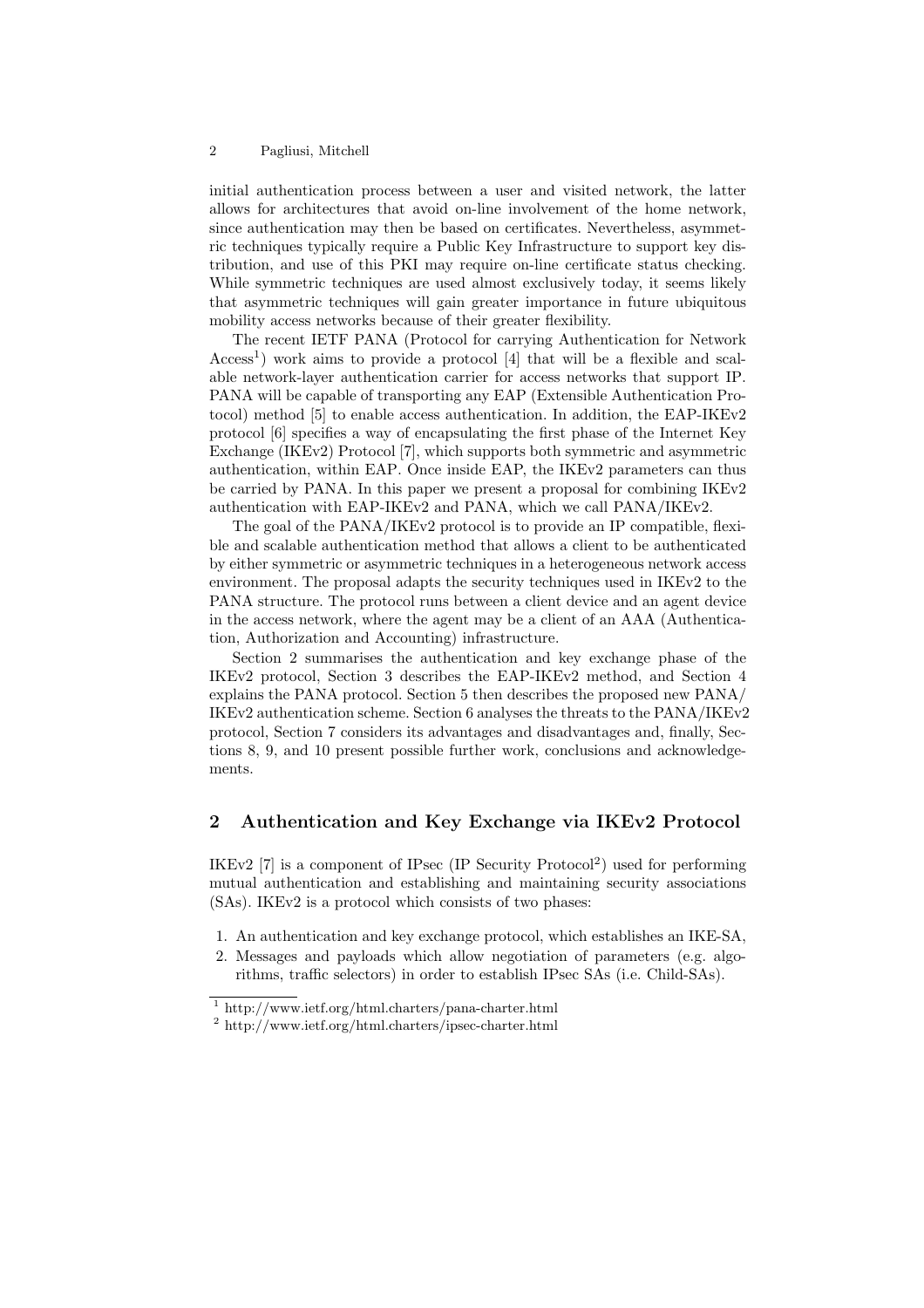In addition, IKEv2 also includes certain payloads and messages which allow configuration parameters to be exchanged for remote access scenarios. The PANA/IKEv2 protocol defined here uses the IKEv2 payloads and messages from phase 1.

IKEv2 is designed to address certain issues with IKEv1 [8], as described in Appendix A of [7]. Important here are the reduced number of initial exchanges, support of legacy authentication, decreased latency of the initial exchange, optional DoS protection capability, and the resolution of certain known security defects. IKEv2 is a protocol that has received a considerable amount of expert review, and that benefits from the experience gained from IKEv1. The goal of PANA/IKEv2 is to inherit these properties through the EAP-IKEv2 method.

IKEv2 also provides authentication and key exchange capabilities which allow an entity to use symmetric as well as asymmetric cryptographic techniques, in addition to legacy authentication<sup>3</sup> support, within a single protocol. Such flexibility seems likely to be important for heterogeneous network access supporting ubiquitous mobility, and is provided by PANA/IKEv2.

For further information on IKEv2 and its design rationale, see Perlman [10].

# 3 An EAP Mechanism for Carrying IKEv2

The EAP-IKEv2 protocol [6] is an EAP mechanism for authentication and session key distribution that uses IKEv2 [7]. It offers the security benefits of IKEv2 without aiming to establish IPsec SAs. The authentication method used within EAP-IKEv2 differs from IKEv2 only in the computation of the  $AUTH<sup>4</sup>$  payload.

Figure 1 shows an EAP-IKEv2 message flow, which occurs between the Initiator  $(I)$  and the Responder  $(R)$ . I is also referred to here as the *Client* (acting on behalf of a user), whereas  $R$  is referred to as the *Authenticating Party.*  $R$  may be co-located with the EAP server, which is the network element that terminates the EAP protocol [5]. However, the EAP server is typically implemented on a separate AAA server in the user's home Internet AAA network, with whom R communicates using an AAA protocol. The core EAP-IKEv2 exchange (1) consists of three round trips, which may be reduced to two if the optional IKEv2 DoS protection (2) is not used.

In the EAP/IKEv2 authentication procedure, an identity request/response message pair  $(a, b)$  is first exchanged. Next, R sends  $(c)$  an EAP-Request/EAP-IKEv2 (Start) message. I sends back (d) a message that contains an IKEv2 header  $(HDR^5)$ , a payload with the cryptographic suites supported by I for

<sup>&</sup>lt;sup>3</sup> Legacy authentication involves methods that are not strong enough to be used in networks where attackers can easily eavesdrop and spoof on the link (e.g. EAP-MD5 [9] over wireless links). They also may not be able to produce enough keying material. Use of legacy methods can be enabled by carrying them over a secure channel (see also [4, 7]).

 $4$   $\overrightarrow{A}$   $\overrightarrow{U}$   $\overrightarrow{H}$  contains data used for authentication purposes; see subsection 3.8 of [7].

<sup>&</sup>lt;sup>5</sup> HDR contains Security Parameter Indexes (SPIs), version numbers, and flags of various sorts. SPIs are values chosen by  $I$  and  $R$  to identify a unique IKE SA.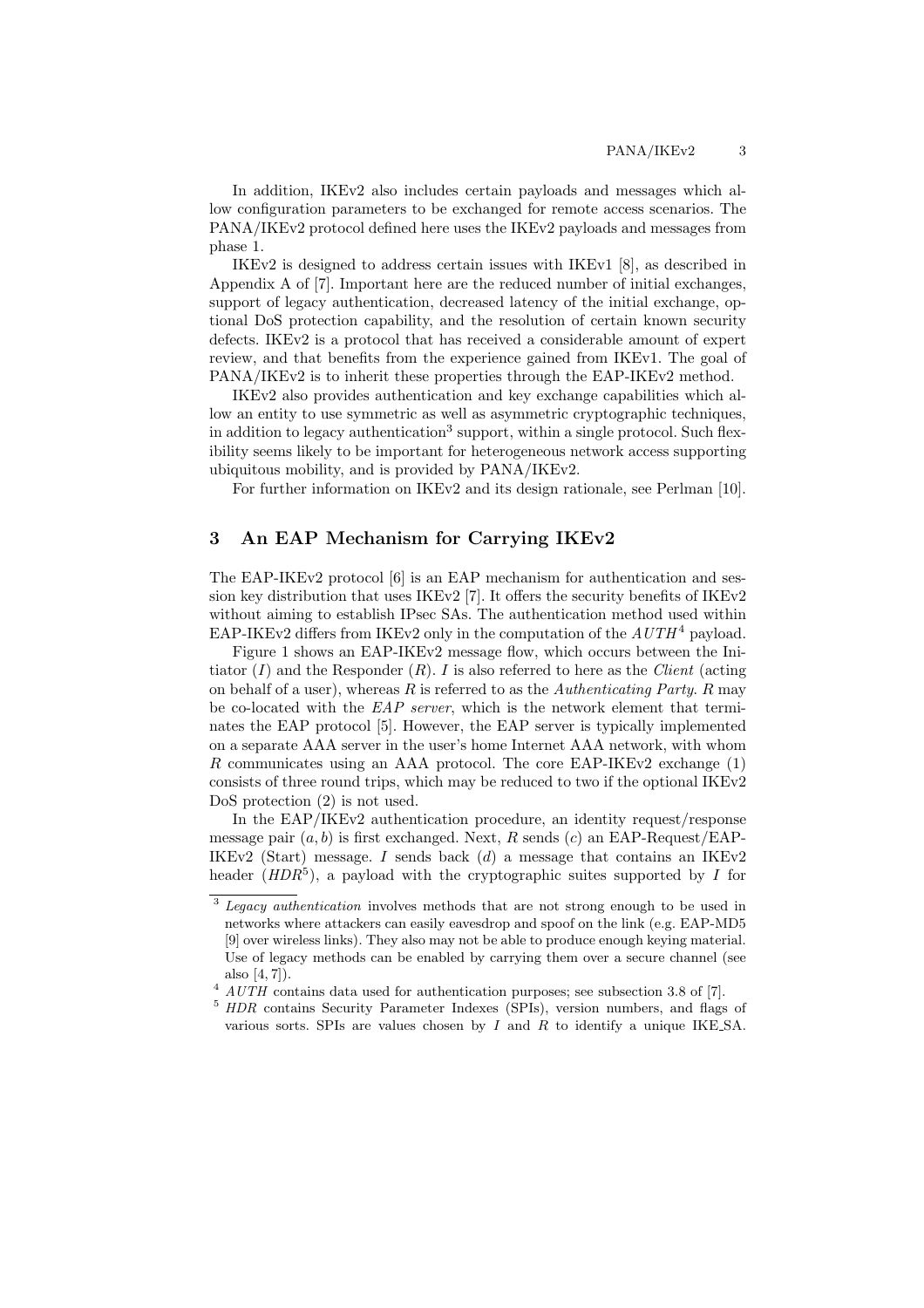

Fig. 1. EAP-IKEv2 message flow. The name of each message is shown, followed by the contents of the message in round brackets. Square brackets are used to denote optional fields.

the IKE SA  $(SAi1)$ , a Diffie-Hellman [11] value  $(KEi)$ , and a nonce  $(Ni)$ . Next, we may optionally have an IKEv2 DoS protection round trip  $(e, f)$  based on 'cookies' [7]. After that, R sends a message  $(q)$  that contains its choice of a cryptographic suite from among  $I$ 's offers  $(SAr1)$ , its value to complete the Diffie-Hellman exchange  $(KEr)$ , and its nonce<sup>6</sup> (Nr). At this point, each party can generate the SKEYSEED value (computed as a pseudo random function  $(prf)$  of  $Ni$ ,  $Nr$  and the Diffie-Hellman shared secret), from which the keying material for the IKE SA is derived. All but the IKEv2 headers of the messages that follow are encrypted and integrity protected<sup>7</sup>, and this is indicated using the notation  $SK\{\ldots\}$ .

I sends back  $(h)$  a message to assert its identity  $(IDi)$ , to prove knowledge of the secret corresponding to  $IDi$ , and to integrity protect the contents of the first two messages with  $AUTH$  (see subsection 2.15 of [7]). It may also send its certificate (CERT) and a list of its 'trust anchors', i.e. the names of the

 $HDR(A,0)$  means that I assigned the SPI 'A' and R did not assign its SPI yet, while  $HDR(A, B)$  means that I assigned the SPI 'A' and R assigned the SPI 'B'.

 $6$  Nonces are inputs to cryptographic functions; they contain pseudo random data used to guarantee liveliness during an exchange, and protect against replay attacks.

 $7$  The recipients must verify that all signatures and  $MACs$  are computed correctly, and that the ID names correspond to the keys used to generate the AUTH payload.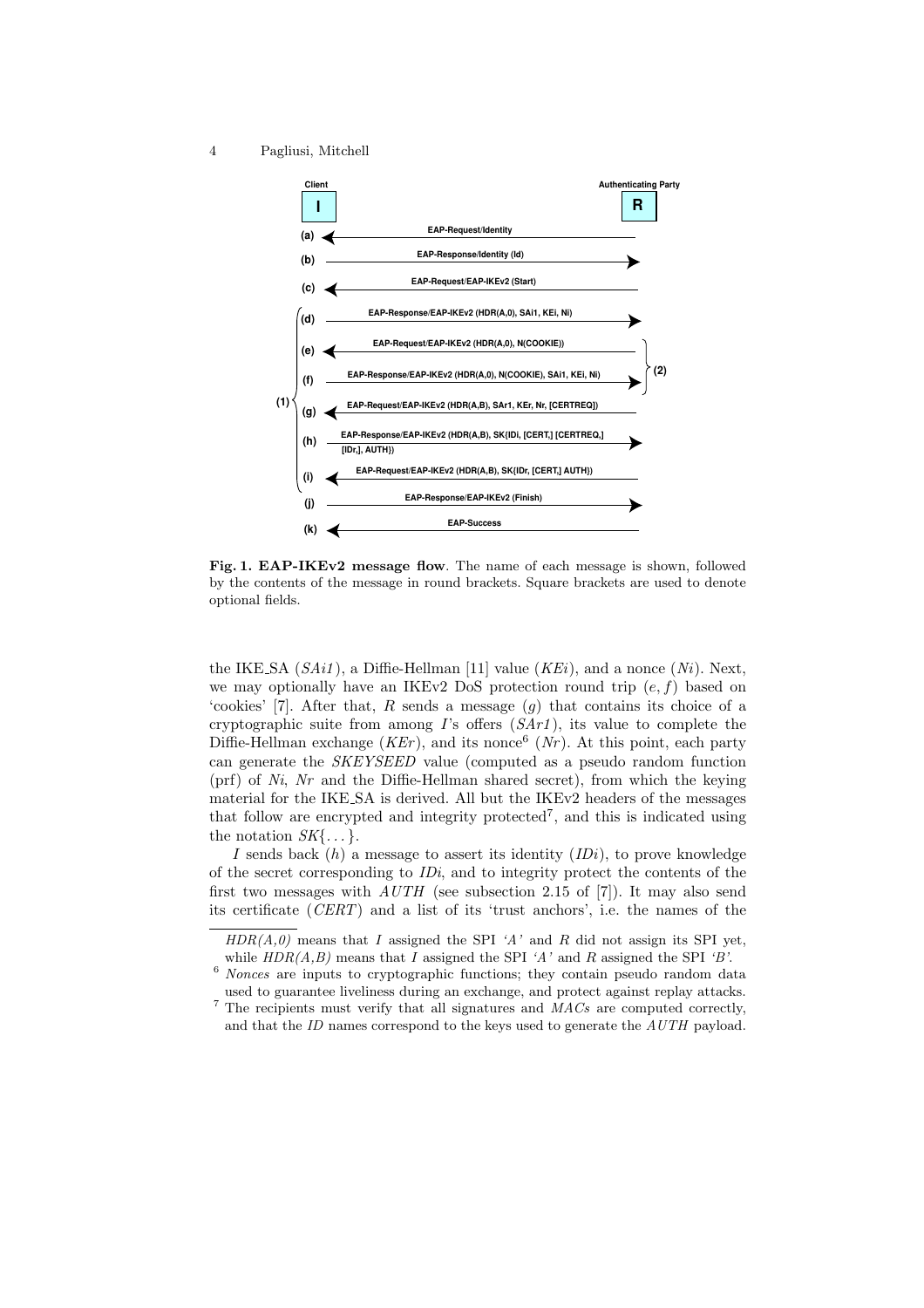CAs whose public keys it trusts  $[12]$  (*CERTREQ*); the optional *IDr* payload enables I to specify which of R's identities it wants to talk to (e.g. when R is hosting multiple  $IDs$  at the same IP address).  $R$  then asserts its identity  $(IDr)$ , optionally sends one or more certificates  $(CERT)$ , and authenticates its identity with  $AUTH$  (i). Start (c) and Finish (i) messages are required due to the asymmetric nature of IKEv2, and due to the Request/Response message handling of EAP. The message flow finishes with an EAP-Success message  $(k)$ .

Man-in-the-middle attacks discovered in the context of tunnelled authentication protocols (see [13] and [14]) are applicable to IKEv2 if legacy authentication is used with the inner EAP [9]. To counter this threat, IKEv2 provides a compound authentication by including the inner EAP session key inside the  $AUTH$ payload (see Subsection 6.1).

# 4 Protocol for carrying Authentication for Network Access (PANA)

This section briefly introduces the draft PANA protocol [4], a link-layer agnostic transport for EAP to enable client-to-network access authentication. PANA runs between a PaC (PANA Client) and a PAA (PANA Authentication Agent) situated in the access network, where the PAA may optionally be a client of an AAA infrastructure. PANA carries any authentication mechanism that can be specified as an EAP method (e.g. EAP/IKEv2), and can be used on any link that supports IP. The header of every PANA packet contains two sequence numbers to provide ordered delivery of EAP messages: one transmitted sequence number (tseq), and one received sequence number (rseq). The payload of any PANA message consists of zero or more Attribute Value Pairs (AVPs), e.g. an optional cookie AVP, used for making an initial handshake robust against 'blind DoS attacks' [4], a MAC AVP, protecting the integrity of a PANA message, or an EAP AVP, which transports an EAP payload.

Two important features of PANA, namely the security association (SA) and re-authentication, are now described. Once the EAP method has completed, a session key (e.g. the EAP/IKEv2  $MSK$ ) is shared by the PaC and the PAA. The session key is provided to the PaC as part of the EAP key exchange process, and the PAA can obtain the session key from the EAP server via the AAA infrastructure (if used). PANA SA establishment based on the EAP session key is required where no physical or link layer security is available. Two types of re-authentication (or fast reconnection) are supported by PANA. The first type enters the chosen EAP method (e.g. EAP/IKEv2) at the authentication phase, where the initial handshake phase can be omitted. If there is an existing PANA SA, PANA auth messages carrying the EAP fast reconnection process can be protected with a MAC AVP. The second type is based on a single protected PANA message exchange without entering the authentication phase. If there is an existing PANA SA, both PaC and PAA can send a PANA reauth request to the communicating peer and expect the peer to return a PANA reauth answer, where both messages are protected with a MAC AVP.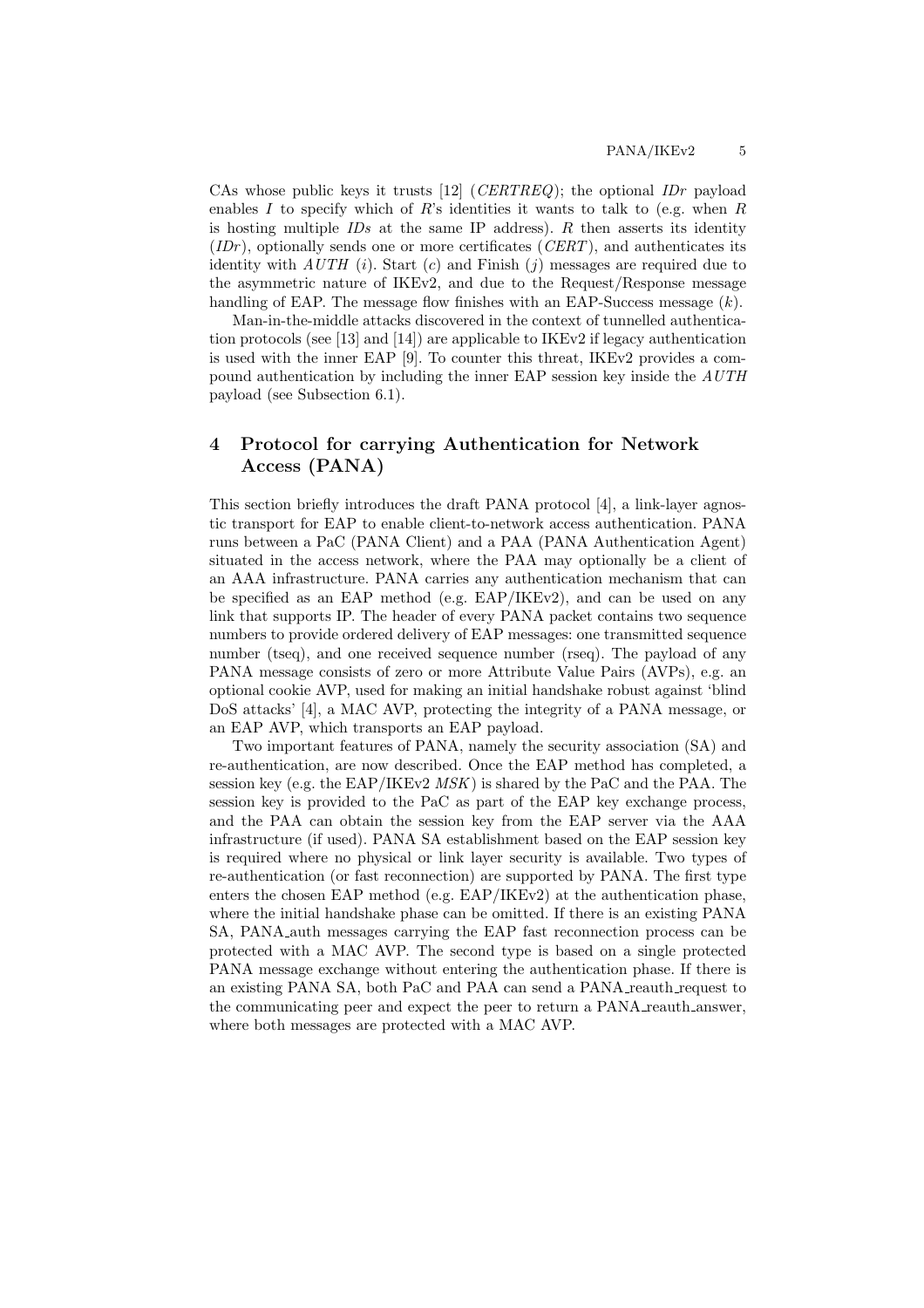# 5 PANA/IKEv2 Authentication Procedure

The PANA/IKEv2 mechanism proposed here involves three functional entities, namely the  $PaC$  (also referred to here as the *client, user* or *subscriber*), the  $PAA$  (or *authenticating party*) and the  $EAP$  server. The  $PaC$  is associated with a network device and a set of credentials that are used to prove the PaC identity for network access. The PAA authenticates the credentials provided by the PaC and grants network access. In the context of this article, the EAP server is assumed to be implemented on the AAA server. The PAA is thus an AAA client that communicates with the user's EAP server through an AAA protocol supporting EAP (e.g. Diameter EAP [15]) and key wrap (e.g. Diameter CMS [16], where this involves encrypting a content-encryption key using a key encrypting key).

PANA/IKEv2 also involves a further entity, namely the EP (Enforcement Point), which may be co-located with the PAA, which applies per-packet enforcement policies (i.e. filters) to the traffic of the PaC's devices.



Fig. 2. PANA/IKEv2 full authentication procedure. The name of each message is shown, followed by the contents of the message in round brackets. Square brackets are used to denote optional fields.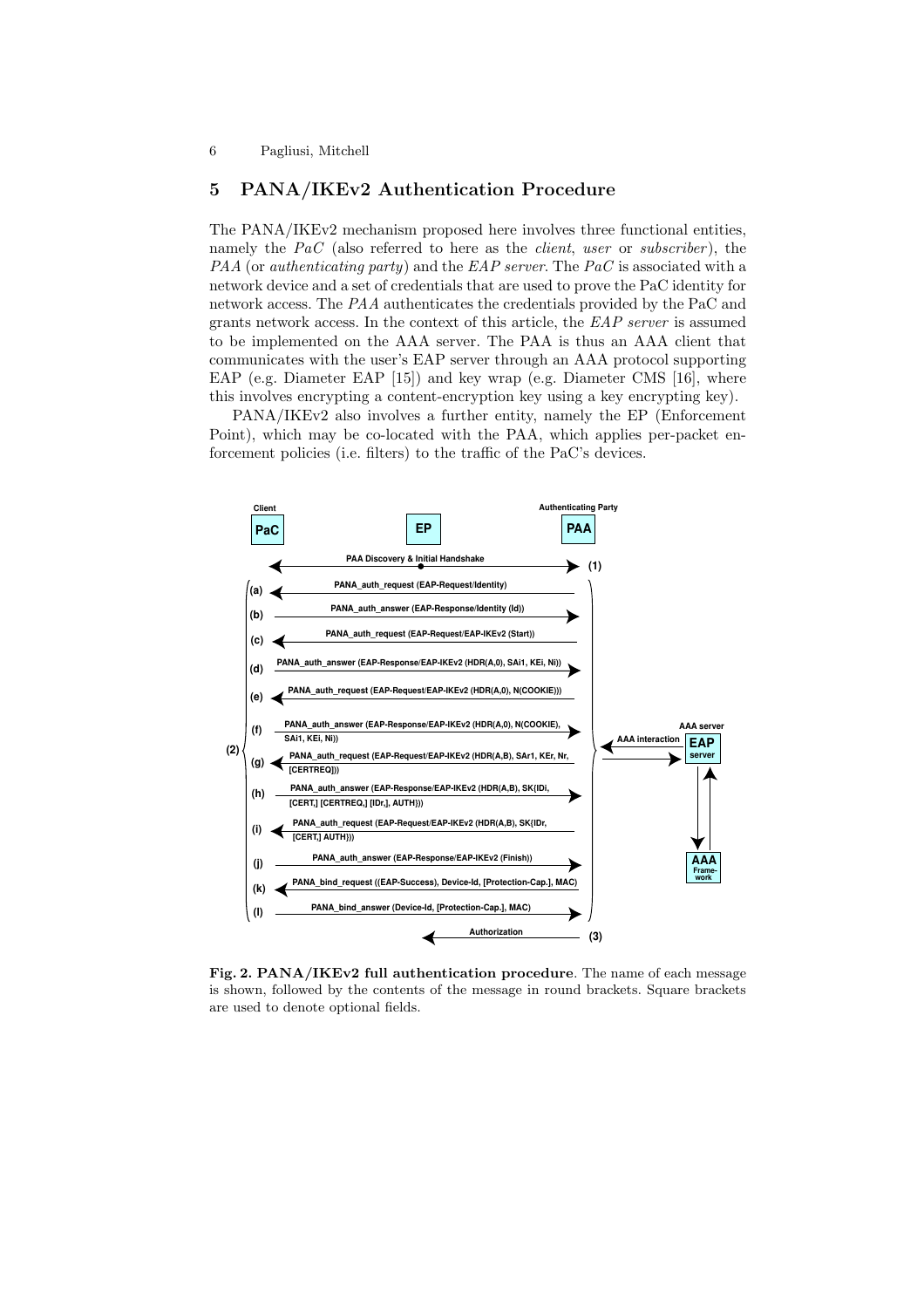Figure 2 shows the PANA/IKEv2 full authentication procedure, which has three main phases: (1) Discovery and initial handshake, (2) Authentication, and (3) Authorization. In the Discovery phase, an IP address for the PAA is identified, and a PANA/IKEv2 session is established between the PaC and the PAA, following the PANA model (see subsection 4.2 of [4]). In the *Authentication* phase, the main focus of this article and further explained below, EAP/IKEv2 messages encapsulated in PANA/IKEv2 are exchanged between the PaC and the PAA. At the end of this phase, a PANA SA is established, including the provision of a shared secret EAP/IKEv2 session key, called the 'Pre-Master-Secret' [6] or  $KEYMAT<sup>8</sup>$ , exported as part of the EAP keying framework [17] for further key derivation; we call this the PANA/IKEv2 SA. During the *Authorization* phase, a separate protocol is used between the PAA and the EP to manage the PaC network access control. After this phase, the established PANA/IKEv2 session as well as the PANA/IKEv2 SA is deleted, following the PANA standard (see subsection 4.5 of  $[4]$ ).

During the *Authentication* phase, the first PANA auth request message  $(a)$ issued by the PAA encapsulates an EAP-Request/Identity payload. The PaC responds  $(b)$  with a PANA auth answer, which carries an EAP-Response/Identity payload including the user identifier Id. After that, an EAP-Request/EAP-IKEv2 (Start) packet is transported in a PANA auth request  $(c)$ . The PaC sends back (d) a PANA auth answer carrying the EAP-Request/EAP-IKEv2 payload, which contains  $HDR$ ,  $SAi1$ ,  $KEi$ , and also  $Ni$ , the random number chosen by the PaC. Next, we may optionally have an IKEv2 DoS protection round trip  $(e, f)$ . The next PANA auth request message  $(g)$  issued by the PAA includes the EAP-Request/EAP-IKEv2 packet that contains SAr1, KEr, the random number Nr chosen by the PAA, and CERTREQ, an optional list of the PAA trust anchors. At this point, each party can derive the keying material for that IKE SA. All but the HDRs of the messages that follow are encrypted and integrity protected.

On receipt of this message, the PaC sends back  $(h)$  a PANA auth answer message with its identity  $IDi$ , an  $AUTH$  value, and the following optional payloads:  $CERT^9$ ,  $CERTREQ$ , and IDr, which enables the PaC to specify which of PAA's identities it wants to talk to. The notation  $SK\{\ldots\}$  here indicates that the content between brackets is encrypted and integrity protected. The PAA then sends a PANA auth request to assert its identity  $(IDr)$ ; this message also includes  $AUTH$  and optionally  $CERT(i)$ . An EAP-Response/EAP-IKEv2 (Finish) packet is transported in a PANA auth answer  $(i)$ .

Finally the PAA encapsulates the EAP-Success packet in a PANA bind request message sent to the PaC  $(k)$ , and receives back an acknowledge through a PANA bind answer  $(l)$ . Both PANA bind messages are protected by a MAC

 $8$  KEYMAT is derived from Ni, Nr, and a temporary key called SK\_d using a pseudo random function. The key  $SK_d$  is taken from the bits output by another pseudo random function, using SKEYSEED, Ni, Nr, SPIi, and SPIr as inputs [7].

<sup>&</sup>lt;sup>9</sup> If any CERT payloads are included, the first certificate provided will contain the public key required to verify the AUTH field. For symmetric techniques, CERT and CERTREQ payloads are not required in IKEv2 (see [7]).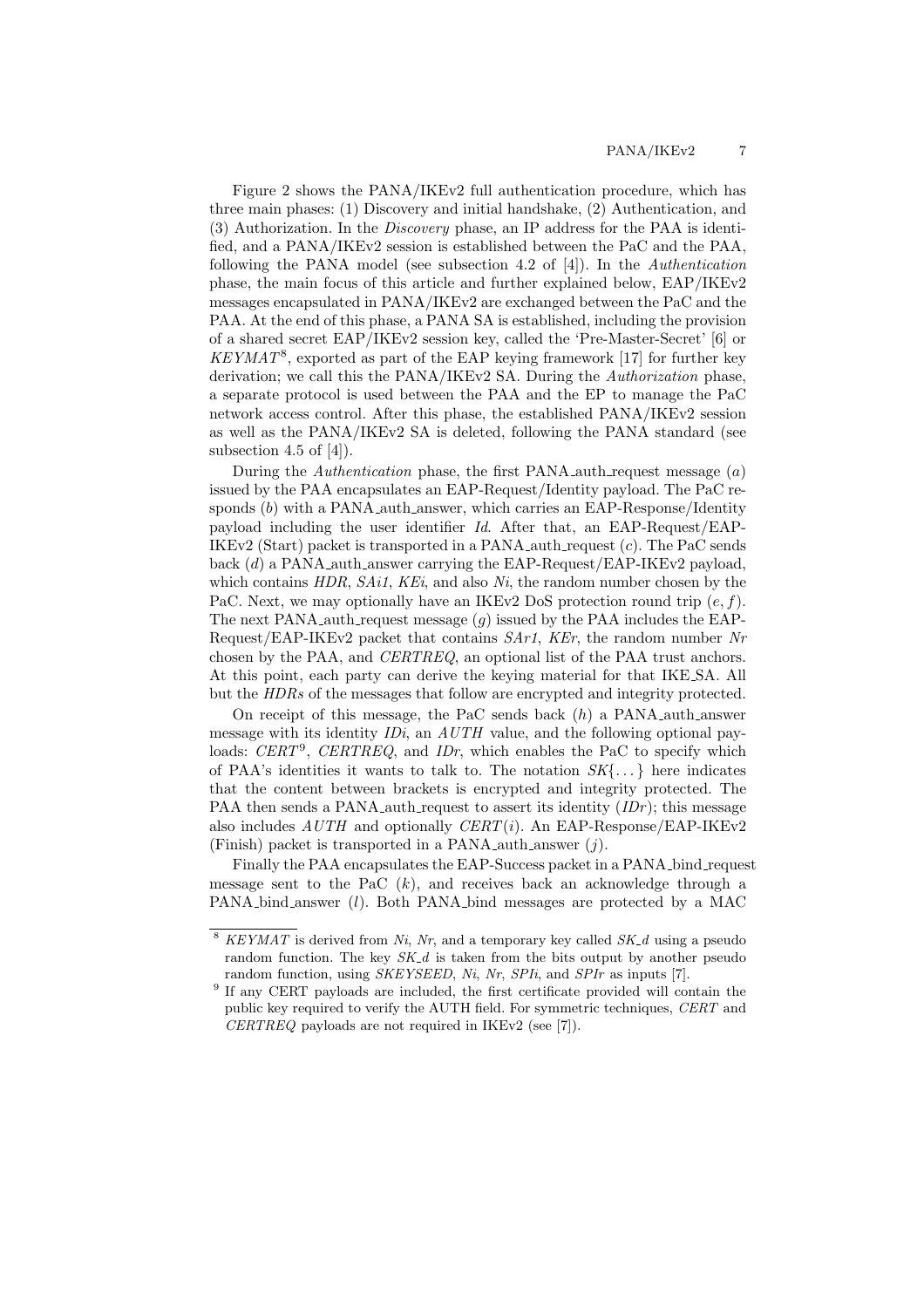AVP; they may optionally contain a Protection-Capability AVP to indicate if link-layer or network-layer encryption should be initiated after PANA/IKEv2. They are also used for binding device identifiers of the PaC and the PAA, via Device-Id AVP, to the PANA/IKEv2 SA established at the end of the authentication phase.

## 6 Security Analysis

In this section, security threats to the proposed PANA/IKEv2 protocol are considered. The security of the proposed PANA method is based on IKEv2 [7].

#### 6.1 Man-in-the-Middle Attacks

Care has to be taken to avoid man-in-the-middle attacks arising when tunnelling is used, e.g. when using the Protected Extensible Authentication Protocol (PEAP) [18], or when EAP/IKEv2 is part of a sequence of EAP methods. Such vulnerabilities can arise (see, for example, Asokan et al. [13]) even when the authentication protocols used at the various 'levels' are in themselves secure (the man-in-the-middle attack described is taken into account in IKEv2). When such attacks are successfully carried out, the attacker acts as an intermediary between a PaC victim and a legitimate PAA. This allows the attacker to authenticate successfully to the PAA, as well as to obtain access to the network.

As a solution to the problem, Asokan et al. [13] and Puthenkulam et al. [14] suggest to cryptographically bind the session keys of the two phases. This can be achieved by binding together the tunnel session key  $T$  (a typical example of  $T$  is the TLS master key derived in the TLS handshake of PEAP) and the KEYMAT derived from the  $EAP/IKEv2$  method, to generate an ultimate session key K. There are two ways to achieve the necessary binding between  $KEYMAT$  and  $K$ . In the first method the binding is established directly by taking KEYMAT in addition to  $T$  as input to the computation of the session key  $K$ . This provides implicit authentication of the PaC. The second method is to make use of a cryptographic check value to verify that the PaC who is in possession of  $T$  is also in possession of KEYMAT. This second type of binding provides explicit authentication of the PaC.

In addition to authentication based on secret key or public key techniques, IKEv2 supports authentication using EAP [9] legacy mechanisms. Using PANA/ IKEv2 in these scenarios leads to an outer EAP/IKEv2 exchange transporting an inner EAP legacy method, such as the example provided by Tschofenig and Kroeselberg [6], where EAP/IKEv2 encapsulates an EAP/SIM [19] message flow. For inner EAP legacy methods that create a shared key as a side effect of authentication (e.g. the  $MSK$  derived from EAP/SIM), that shared key must be used by both the PaC and PAA to generate an AUTH payload.

Even when tunnelling, an EAP sequence of methods, or EAP legacy mechanisms are not used with PANA/IKEv2, user data need to be integrity protected on physically insecure networks to avoid man-in-the-middle attacks and session hijacking.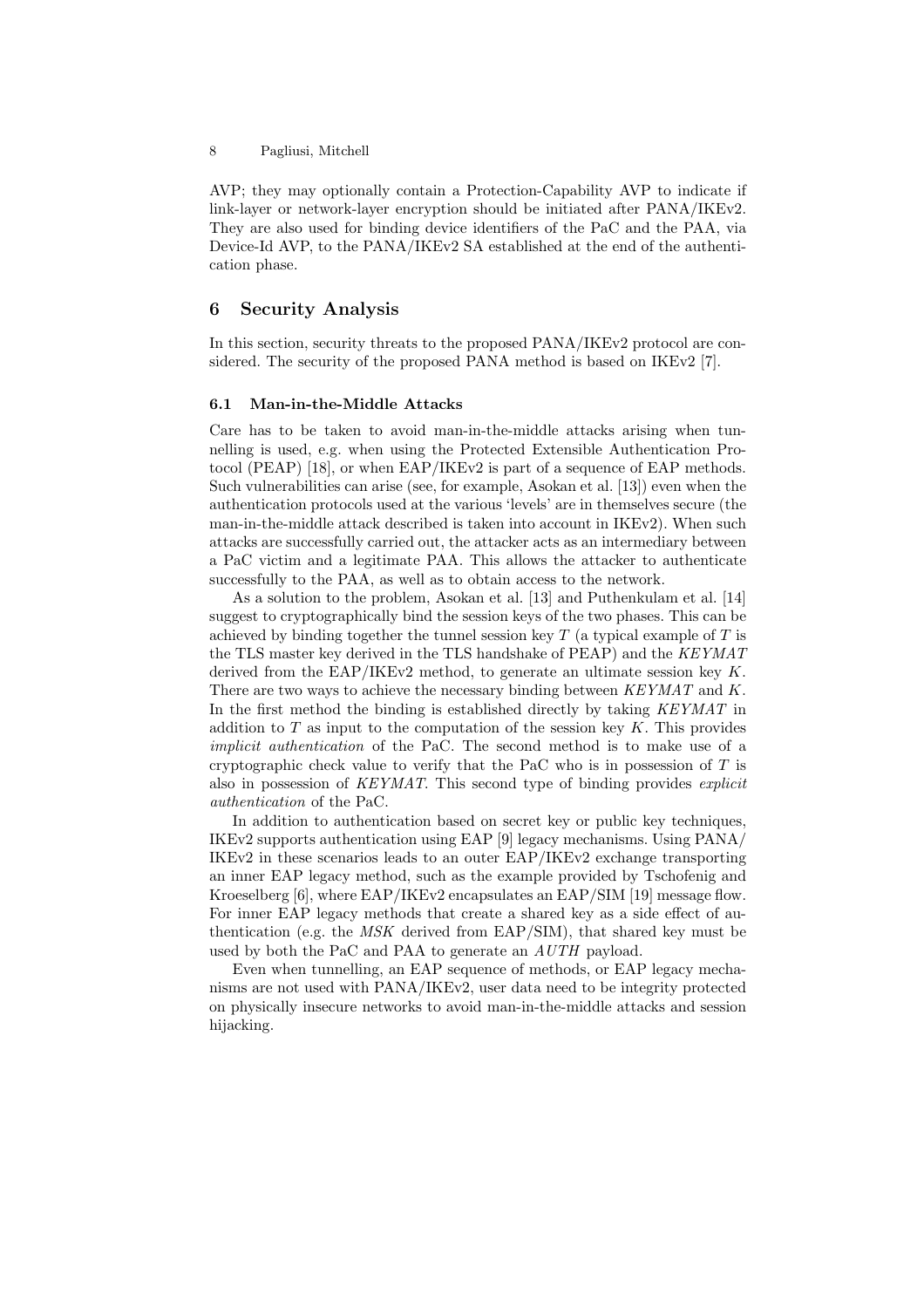#### 6.2 Identity Confidentiality and Integrity Protection

In PANA/IKEv2, a large number of identities are required due to nesting of authentication methods, and due to multiple uses of identifiers for routing (i.e. authentication end point indication). The identifier types and their requirements for confidentiality and integrity protection are as follows.

The identifier Id, used in the first round trip of the PANA/IKEv2 authentication phase (b), indicates where the EAP messages terminate; it is not used to identify the PaC, and thus it does not allow the adversary to learn the identity of the PaC. The identifiers  $IDi$  and  $IDr$  are used respectively to identify the PaC and PAA; *IDi* can be associated with a user identifier (e.g. an email address), and IDr can be a fully-qualified domain name (FQDN). Both identifiers are of importance for the PANA/IKEv2 Authorization phase (3), and are thus encrypted and integrity protected by PANA/IKEv2.

The transport of inner EAP legacy methods by PANA/IKEv2 adds further identifiers: the inner EAP identifier (i.e. an NAI [20]), and a separate identifier for the selected EAP legacy method (e.g. an IMSI [19]). These identifiers are also encrypted and integrity protected by the PANA/IKEv2 SA up to the PANA/IKEv2 endpoint.

In summary, PANA/IKEv2 includes identity confidentiality and integrity protection support, which protects the privacy of the PaC and PAA identities against passive (e.g. eavesdropping) and active attackers (e.g. impersonation of the access network).

#### 6.3 Mutual Authentication

PANA/IKEv2 provides mutual authentication via the IKEv2 mechanisms. The PaC believes that the PAA is authentic because the network sent a correct IDr name, which corresponds to the input used to generate the AUTH value. The PAA believes that the PaC is genuine because the received  $IDi$  matches the input used to compute the  $AUTH$  value. Moreover,  $PANA/IKEv2$  validates the EAP AVP exchanges through its PANA message validity check scheme (Section 4.1.6 of  $[4]$ ).

### 6.4 Key Derivation

PANA/IKEv2 supports session key derivation through the EAP/IKEv2 method. It is good security practice to use different keys for different applications. To export an IKEv2 session key as part of an EAP keying framework [17], Tschofenig and Kroeselberg [6] suggest deriving another session key for use with EAP, referred to as the 'Pre-Master-Secret'. They reuse the IKEv2 key derivation function, specified in Section 2.17 of [7], to export a freshly generated  $KEYMAT$  as a 'Pre-Master-Secret' for further EAP/IKEV2 key derivation.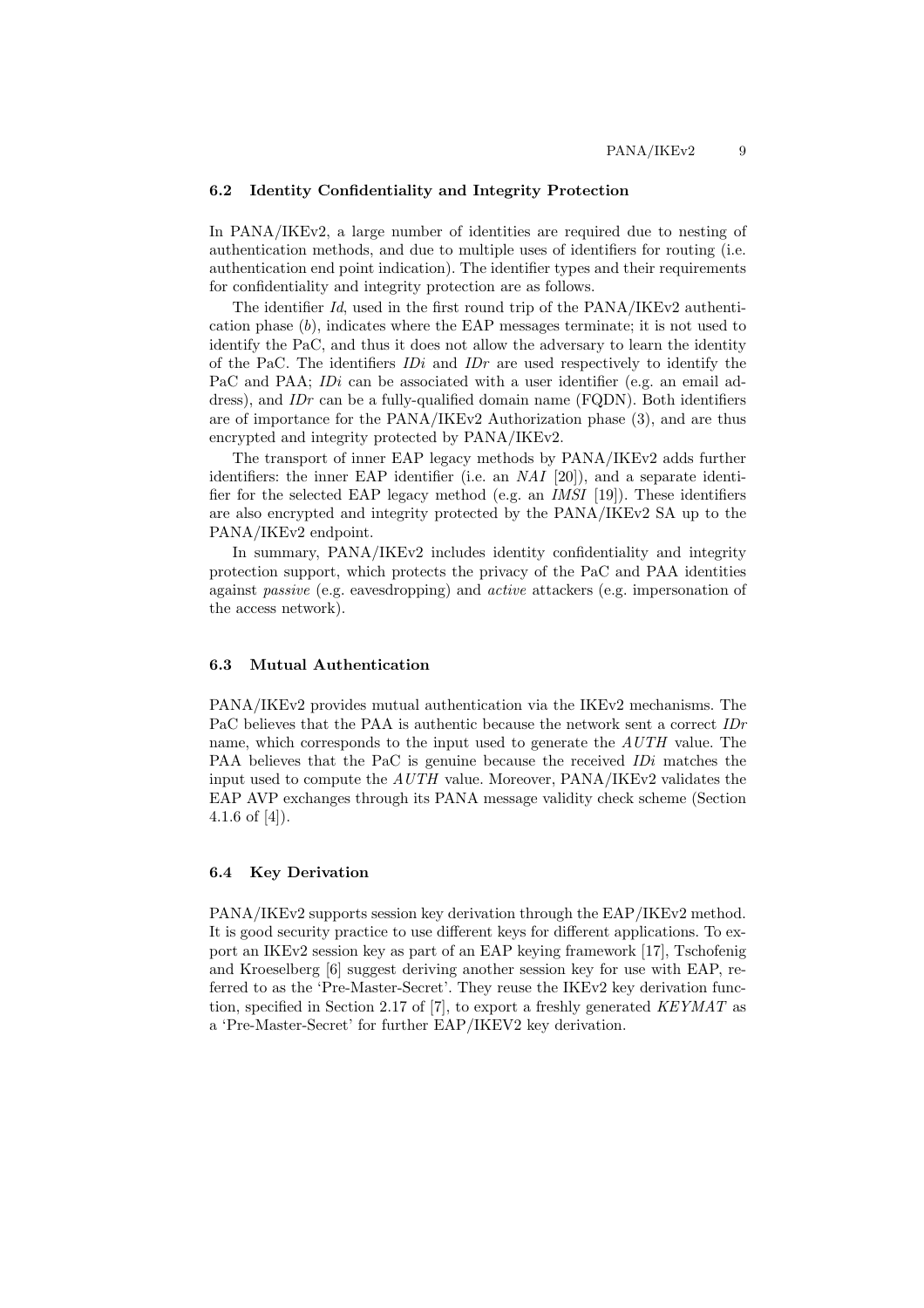#### 6.5 Service Theft and Dictionary Attacks

PANA/IKEv2 does not specify any mechanism for preventing service theft. Therefore an attacker can gain unauthorized access to the network by stealing service from another user, spoofing both the IP and MAC addresses of a legitimate PaC to gain unauthorized access. In a non-shared medium, service theft can be prevented by simple IP address and MAC address filters. In shared links, filters are not sufficient to prevent service theft as they can easily be spoofed (as described by Parthasarathy [21]). A recent draft [22] describes how an  $IPsec^{10}$ SA can be established to secure the link between the PaC and the EP, which can be used to prevent service theft in the access network.

Because PANA/IKEv2 is not a password protocol, it is not vulnerable to dictionary or social engineering attacks, assuming that the pre-shared secret or the key used for digital signature are not derived from a weak password, name, or other low entropy source.

## 6.6 Perfect Forward Secrecy, Brute-Force Attacks and Generation of Random Numbers

PANA/IKEv2 generates IKEv2 keying material using an ephemeral Diffie-Hellman exchange, in order to gain the property of "perfect forward secrecy" [7]. Support of this property requires that, when a connection is closed, each endpoint forgets not only the keys used by the connection but any data that could be used to recompute those keys.

The Diffie-Hellman exchange must be based on one of the groups defined in [7], where all but the first of the groups (which is only present for historical reasons) offers security against any computationally feasible brute force attack. It is assumed that all Diffie-Hellman exponents are erased from memory after use.

In the context of the PANA/IKEv2 SA, four cryptographic algorithms are negotiated: an encryption algorithm, an integrity protection algorithm, a Diffie-Hellman group, and a pseudo-random function (prf). The prf is used for the construction of keying material for all of the cryptographic algorithms used. The strength of all IKEv2 keys is limited by the size of the output of the negotiated prf function. For this reason, a prf whose output is shorter than 128 bits (e.g. a CBC-MAC derived using a 64-bit block cipher) shall never be used with the PANA/IKEv2 protocol. Finally, a PANA/IKEv2 implementation also needs to use a good source of randomness to generate the random numbers (nonces) required in the protocol $^{11}$ .

### 6.7 Integrity, Replay Protection and Confidentiality

The protection of signaling packet exchanges through the PANA/IKEv2 SA prevents an opponent from acting as a man-in-the-middle adversary, from session

<sup>10</sup> http://www.ietf.org/html.charters/ipsec-charter.html

 $11$  See [23] for details on generating random numbers for security applications.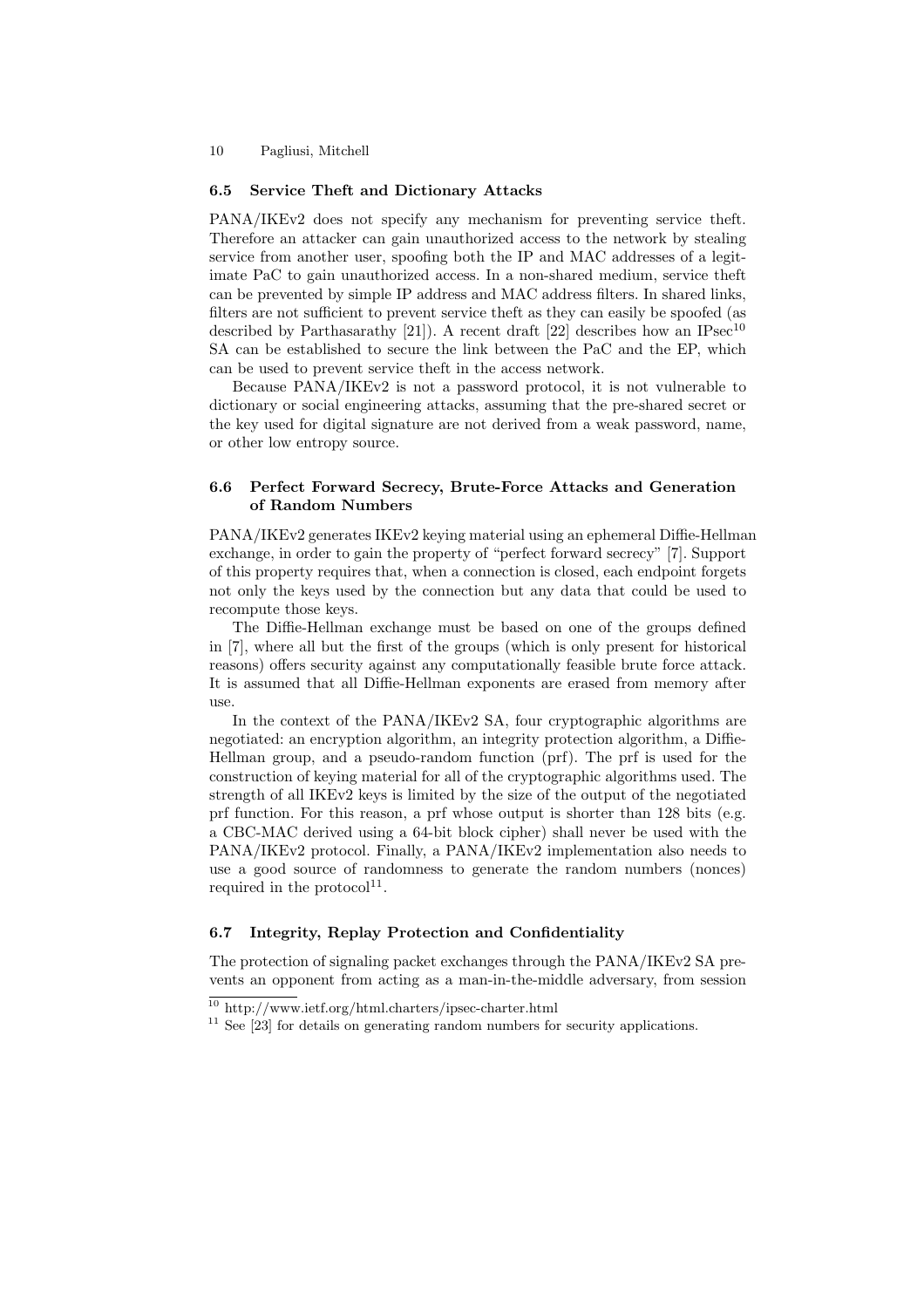hijacking, from injecting packets, from replaying messages, and from modifying the content of the exchanged messages. Also, as with all PANA methods, in PANA/IKEv2 an integrity object is defined, supporting data-origin authentication, replay protection based on sequence numbers, and integrity protection based on a keyed message digest.

Moreover, in PANA/IKEv2 all but the headers of the IKEv2 messages that follow the Diffie-Hellman exchange are encrypted and integrity protected. The recipients must verify that all signatures and MACs are computed correctly, and that the ID names correspond to the keys used to generate the AUTH payload. The use of nonces guarantees liveliness during an exchange, and also protects against replay attacks.

#### 6.8 Negotiation Attacks and Fast Reconnection

EAP method downgrading attacks might be possible because PANA/IKEv2 does not protect the EAP method negotiation, especially if the user employs the EAP/IKEv2 identifier with other EAP methods. Nevertheless, the EAP document [5] describes a method of avoiding attacks that negotiate the least secure EAP method from among a set. If a particular peer needs to make use of different EAP authentication methods, then distinct identifiers should be employed, each of which identifies exactly one authentication method. In any case, some protection against such an attack can be offered by repeating the list of supported EAP methods protected with the PANA/IKEv2 SA.

PANA/IKEv2 does not support EAP/IKEv2 protocol version negotiation, but supports cipher suite negotiation through IKEv2.

In line with Section 4, PANA/IKEv2 supports two types of fast reconnection. Since fast reconnection does not involve the entire AAA communication, it gives performance benefits.

#### 6.9 Denial-of-service Attacks and Use of Cookies

PANA sequence numbers and cookies provide resistance against blind resource consumption DoS attacks, as described in [4]. But PANA does not protect the EAP/IKEv2 method exchange itself. Since in particular the PAA is not allowed to discard packets, and packets have to be stored or forwarded to an AAA infrastructure, the level of risk of DoS attacks largely depends on the chosen EAP/IKEv2 message flow.

The EAP/IKEv2 method offers an optional DoS protection capability inherited from IKEv2, which also uses cookies and keeps the responder stateless when it receives the first IKEv2 message. If DoS protection is required then an additional round trip is necessary.

It follows that in PANA/IKEv2 there can be at most two levels of cookies: PANA cookie and IKEv2 cookie. Since both cookies are optional, there are theoretically four possibilities:

a) Both PANA and IKEv2 cookies are used,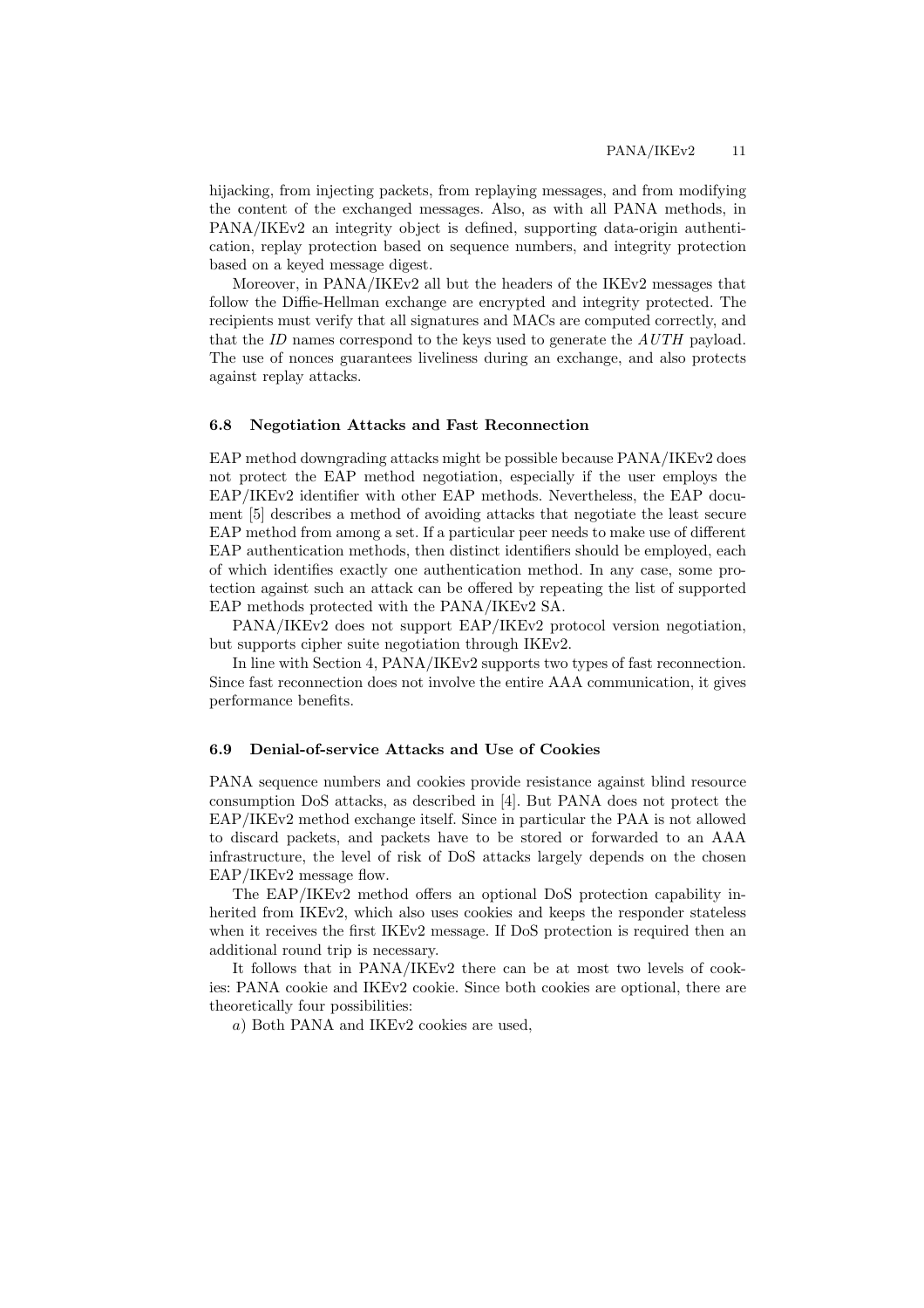- b) Only PANA cookies are used,
- c) Only IKEv2 cookies are used,
- d) Cookies are not used by either PANA or IKEv2.

Option  $a$ ) is redundant, and option  $d$ ) should only be employed when the access network is physically secure and there is no risk of DoS attacks.

The PANA/IKEv2 protocol also enables both the PaC and the PAA to transmit a tear-down message [4]. This message causes state removal, a stop to the accounting procedure, and removes the installed packet filters. Thus such a message needs to be protected to prevent an adversary from deleting state information and thereby causing DoS attacks. PANA/IKEV2 supports protected tear-down messages by using a MAC AVP, which neutralizes this threat.

# 7 Advantages and Disadvantages

In this section, the PANA/IKEv2 proposal is assessed with respect to how well it addresses security issues arising in future heterogeneous network access scenarios supporting ubiquitous mobility. The main advantages of PANA/IKEv2 in this context are as follows.

- PANA/IKEv2 is implemented using PANA, a flexible and scalable networklayer access authentication protocol. Such a protocol is necessary when linklayer authentication mechanisms are either not available or unable to meet the overall requirements, or when multi-layer authentication is needed.
- PANA/IKEv2 also derives from IKEv2, which supports both symmetric and asymmetric mutual authentication, in addition to legacy authentication support, within a single protocol. Because of its greater flexibility, it seems likely that public key authentication will gain greater importance in future ubiquitous mobility access networks.
- PANA/IKEv2 is based on the EAP/IKEv2 method. This method enables the use of the existing IKEv2 infrastructure (e.g. the use of X.509 certificates [12]) in a number of new scenarios; it also enables use of IKEv2 in a transparent way. PANA/IKEv2 also includes identity confidentiality and integrity protection support, has the perfect forward secrecy property, and is not vulnerable to brute-force or dictionary attacks.
- The PANA/IKEv2 SA prevents man-in-the-middle attacks, session hijacking, packet injection, message replay, and content modification of the exchanged packets. The PANA/IKEv2 integrity object supports data-origin authentication, replay protection based on sequence numbers, and integrity protection. The use of nonces guarantees liveliness during an exchange, and also protects against replay attacks.
- PANA/IKEv2 provides ordered delivery of messages with sequence numbers, which along with cookies provides protection against blind DoS attacks. PANA/IKEv2 also offers an optional IKEv2 DoS protection capability.
- PANA/IKEv2 provides confidentiality and integrity protection of the IKEv2 payload, and includes IKEv2 cipher suite negotiation. PANA/IKEv2 also supports two types of fast reconnection, resulting in performance benefits.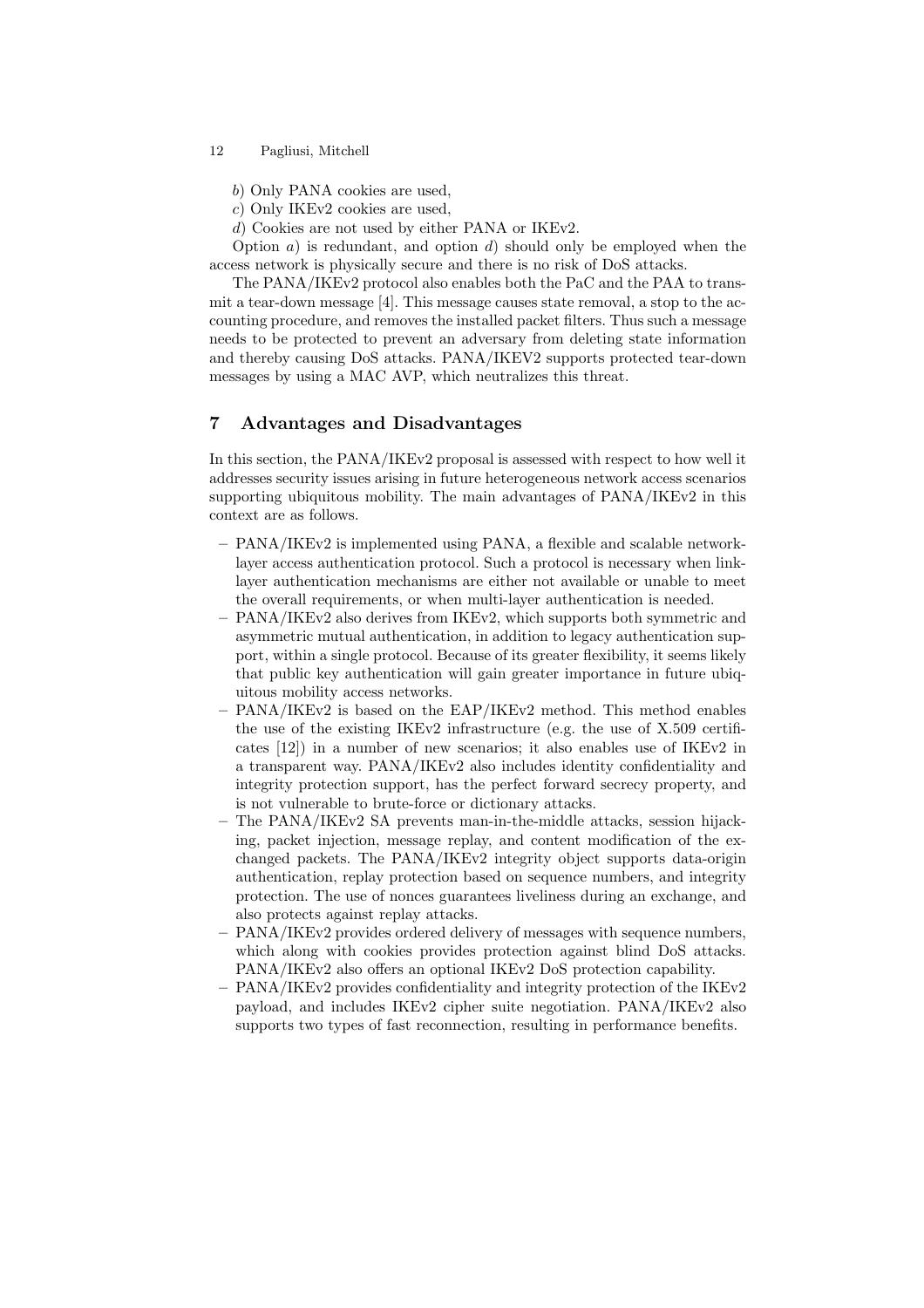The disadvantages of the proposed PANA/IKEv2 protocol are as follows:

- $-$  PANA/IKEv2 does not specify any mechanism for supporting EAP/IKEv2 version negotiation.
- $-$  PANA/IKE<sub>v2</sub> does not specify any mechanism for preventing service theft. On the other hand, because PANA/IKEv2 is just a signalling protocol and does not carry user data traffic, in fact it does not have to formally specify any mechanism for preventing service theft. However, since EAP/IKEv2 has key derivation functionality, it is possible to establish a local IPsec tunnel to provide service theft prevention.

## 8 Further Work

The session key derivation procedure in the current version of PANA/IKEv2 depends heavily on the EAP/IKEv2 protocol. Therefore one interesting alternative may be to adopt one of the unified EAP session key derivation approaches for multiple applications currently being investigated (see, for example, Salowey and Eronen [24]), instead of adopting the existing scheme from EAP/IKEv2. An analogous scheme to PANA/IKEv2 would be to specify the GPRS GMM authentication protocol [25] as an EAP method (e.g. Buckley et al. [26]), enabling its use with PANA. Another interesting new application would be the transport of EAP Archie (see Walker and Housley [27]) by PANA.

## 9 Conclusions

"Heterogeneous network access control security" received the highest rating value in the list of open research issues for future mobile communication systems produced by the PAMPAS Project [1, p65]. In this paper, we have proposed the new PANA/IKEv2 protocol, in order to provide an IP compatible, flexible and scalable authentication method that allows a client to be authenticated using either symmetric or asymmetric techniques to an arbitrary access network.

The protocol is based on PANA, a network-layer access authentication protocol carrier, which communicates, via EAP, with an AAA infrastructure. PANA/ IKEv2 is also based on EAP-IKEv2, which permits use of the IKEv2 infrastructure in future heterogeneous Internet access scenarios. PANA/IKEv2 prevents man-in-the-middle attacks, session hijacking, packet injection, message replay, content modification, and blind DoS attacks. It provides data-origin authentication, replay protection using sequence numbers and nonces, and integrity protection. As well as supporting identity and IKEv2 payload confidentiality, it allows IKEv2 cipher suite negotiation, and is not vulnerable to brute-force or dictionary attacks.

The performance gains arising from the two types of fast reconnection, the increase in flexibility provided by the public key based authentication option, and the benefits of security given by the PANA/IKEv2 SA make the PANA/IKEv2 scheme potentially attractive to all operators wishing to offer to their users heterogeneous Internet access in ubiquitous mobility networks.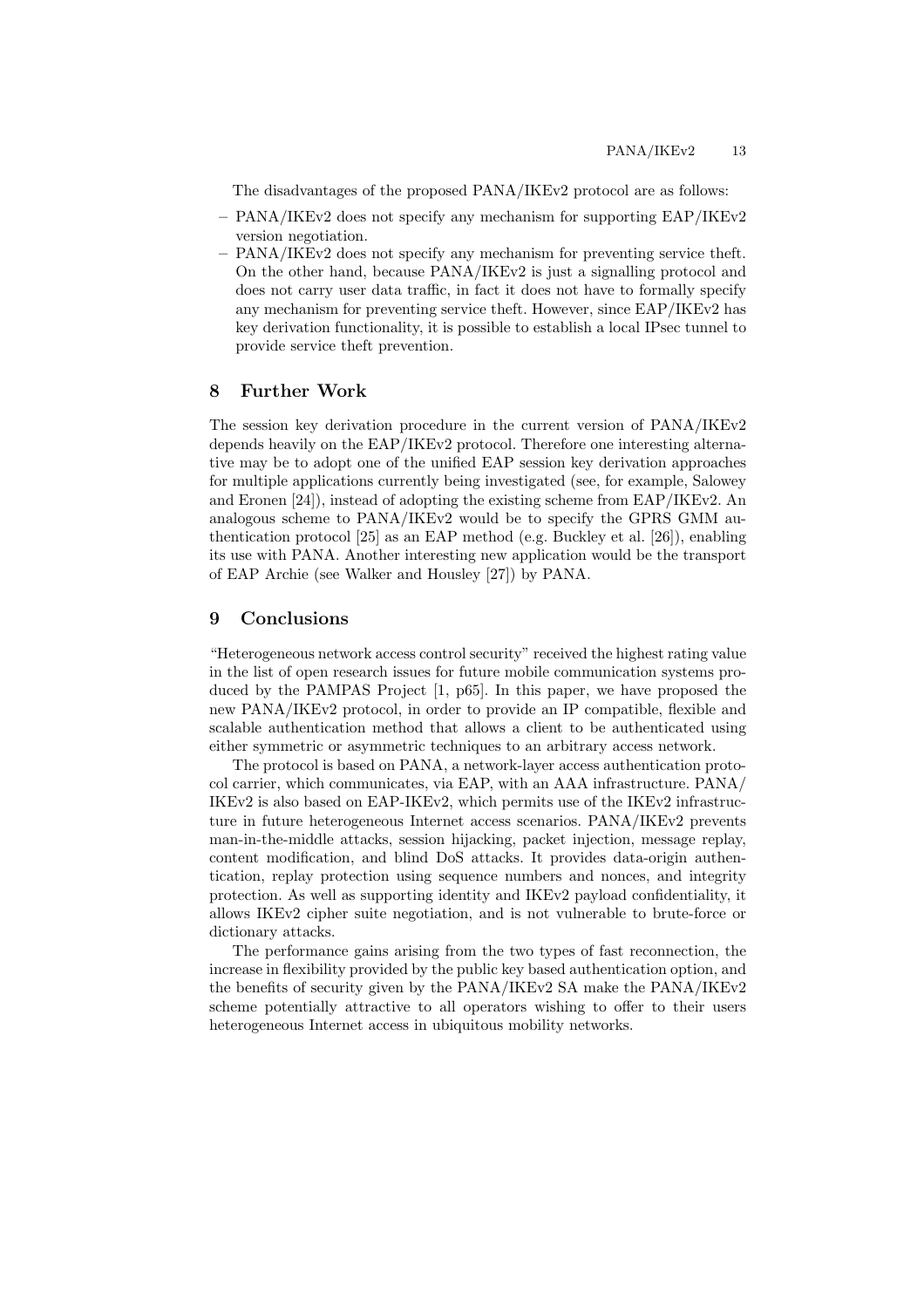## 10 Acknowledgements

The authors would like to acknowledge the many helpful insights and corrections provided by Hannes Tschofenig and Yoshihiro Ohba.

# References

- 1. C. Guenther. Pioneering advanced mobile privacy and security (PAM-PAS) refined roadmap. Deliverable D03 IST-2001-37763, PAMPAS Project, http://www.pampas.eu.org/, February 2003.
- 2. Institute of Electrical and Electronics Engineers. IEEE P802.1aa/D5-2003 DRAFT Standard for Local and Metropolitan Area Networks - Port Based Network Access Control - Amendment 1: Technical and Editorial Corrections, February 2003.
- 3. W. Simpson. The point-to-point protocol (PPP). Request For Comments 1661 (STD 51), Internet Engineering Task Force, July 1994.
- 4. D. Forsberg, Y. Ohba, B. Patil, H. Tschofenig, and A. Yegin. Protocol for carrying authentication for network access (PANA). Internet draft (work in progress), Internet Engineering Task Force, July 2003.
- 5. L. Blunk, J. Vollbrecht, B. Aboba, J. Carlson, and H. Levkowetz. Extensible authentication protocol (EAP). Internet draft (work in progress), Internet Engineering Task Force, June 2003.
- 6. H. Tschofenig and D. Kroeselberg. EAP IKEv2 method. Internet draft (work in progress), Internet Engineering Task Force, June 2003.
- 7. C. Kaufman (editor). Internet key exchange (IKEv2) protocol. Internet draft (work in progress), Internet Engineering Task Force, May 2003.
- 8. D. Harkins and D. Carrel. The Internet key exchange (IKE). Request For Comments 2409, Internet Engineering Task Force, November 1998.
- 9. L. Blunk and J. Vollbrecht. PPP extensible authentication protocol (EAP). Request For Comments 2284, Internet Engineering Task Force, March 1998.
- 10. R. Perlman. Understanding IKEv2: Tutorial, and rationale for decisions. Internet draft (work in progress), Internet Engineering Task Force, February 2003.
- 11. W. Diffie and M. Hellman. New directions in cryptography. IEEE Transactions on Information Theory, IT-22(6):644–654, June 1976.
- 12. R. Housley, W. Polk, W. Ford, and D. Solo. Internet X.509 public key infrastructure certificate and certificate revocation list (CRL) profile. Request For Comments 3280, Internet Engineering Task Force, April 2002.
- 13. N. Asokan, V. Niemi, and K. Nyberg. Man-in-the-middle in tunnelled authentication. In the Proceedings of the 11th International Workshop on Security Protocols, Cambridge, UK, April 2003. To be published in the Springer-Verlag LNCS series.
- 14. J. Puthenkulam, V. Lortz, A. Palekar, D. Simon, and B. Aboba. The compound authentication binding problem. Internet draft (work in progress), Internet Engineering Task Force, October 2002.
- 15. T. Hiller and G. Zorn. Diameter extensible authentication protocol (EAP) application. Internet draft (work in progress), Internet Engineering Task Force, March 2003.
- 16. P. Calhoun, S. Farrell, and W. Bulley. Diameter CMS security application. Internet draft (work in progress), Internet Engineering Task Force, March 2002.